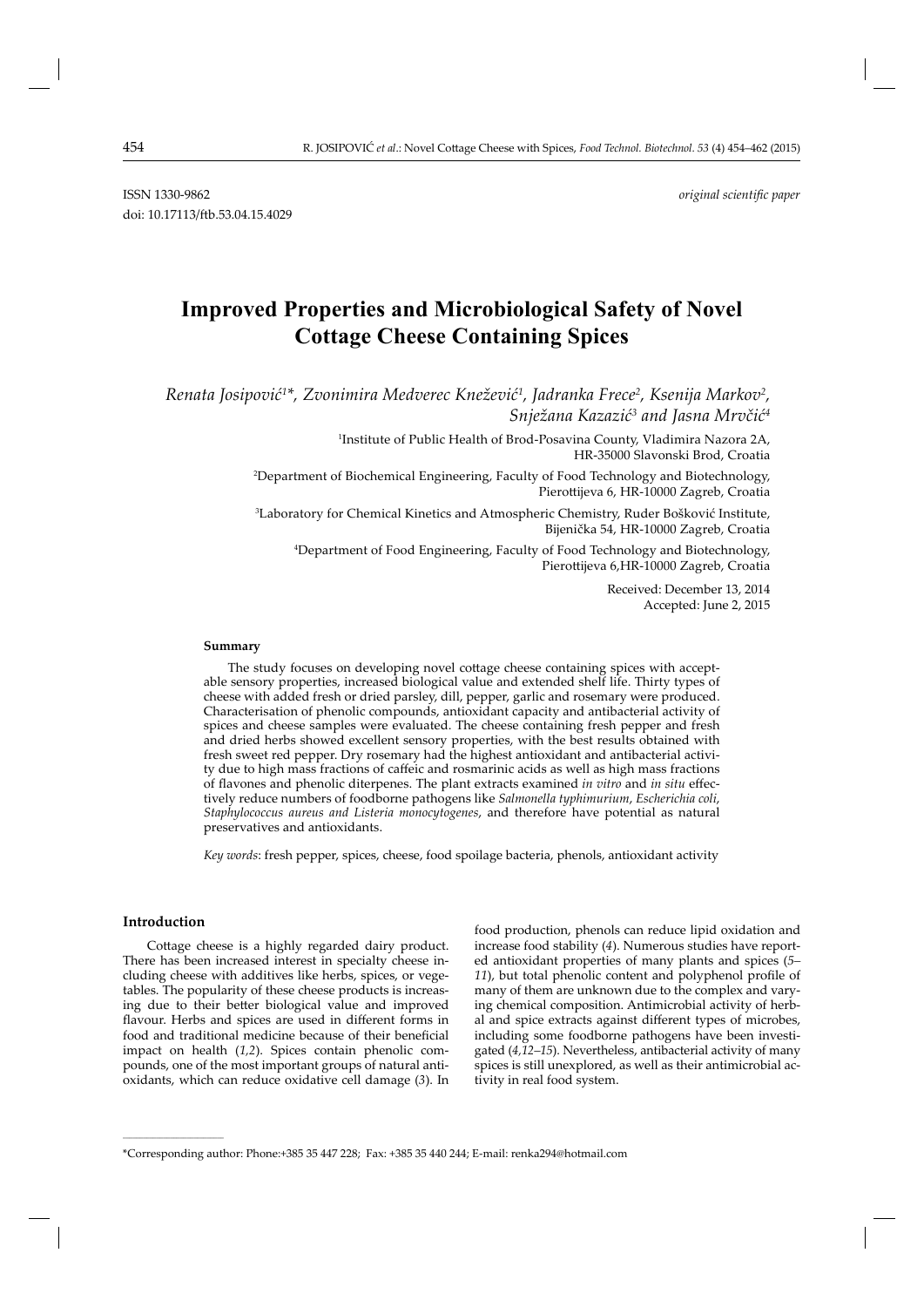Although there are many artisan and hand crafted cheese, cream cheese, butter or yogurt with vegetables on the market, to the best of our knowledge there are not any investigations of the effects of polyphenolic compounds on biological value of these milk products. Hayaloglu and Farkye (16) gave examples of specific European cheese with spices like Otlu cheese, Surk cheese, Kanterkaas and methods of their manufacture, but without reference to their biological value and microbiological safety. Prgica, Turoš or Kvargli are small, cone shaped, dried sour cheese with salt and dry red pepper, which are produced under different names on the family farms and in small dairy plants in some parts of Croatia. Chemical composition and microbiological quality of Prgica and Turoš cheese have been investigated but data on the impact of red pepper on the biological value and shelf life of these cheese types were not given (*17,18*).

For this purpose, the major phenolic substances in fresh pepper and in some fresh herbs and corresponding dried spices as well as in the mixtures with chesse have been analysed and identified. In addition, we report their antioxidant capacity and reducing power. Antibacterial activity of fresh pepper and fresh and dried herbs was determined *in vitro* and *in situ*.

# **Materials and Methods**

#### *Plant material and cheese*

Dried spices, *i.e*. parsley, dill, pepper, garlic and rosemary were purchased at the store in the original packaging from different origins and manufacturers: dill from Hungary and rosemary from Morocco (Kotányi GmbH, Obersdorf, Austria), pepper from Hungary (AGZ d.o.o., Zagreb, Croatia), and garlic from China and parsley from Hungary (Derma d.d., Varaždin, Croatia). During the summer, the fresh plants were collected from the areas of Slavonski Brod, Croatia. All the herbs were stored at 4 °C for a few days or were frozen at –20 °C before analysis. Fresh pasteurised cheese with less than 10 % fat in dry matter served as a base for the addition of fresh pepper or fresh and dried herbs. A total of 30 combinations were made for testing sensory properties, since each plant (fresh or dried) was added at three different mass fractions (0.5, 1 and 2 g per 100 g of cheese). Dill, parsley and rosemary were added in the form of chopped dried or fresh leaves. Cloves of garlic and sweet red horn pepper were cleaned and finely cut in a blender 800 ES (Snijders Scientific, Tilburg, The Netherlands).

## *Preparation of plant extracts*

Samples of fresh pepper and fresh and dried herbs were treated with 30 % ethanol or acetone. These solvents were selected with regard to the results achieved by Dragović-Uzelac *et al.* (*19*). Exactly 1 g of samples was weighed, extracted using 40 mL of 30 % aqueous ethanol (Merck, Darmstadt, Germany) or acetone (Merck) and homogenized. Extract mixtures were put in a water bath WNE 10 (Memmert, GmbH+Co. KG, Schwabach, Germany) at 60 °C for 60 min to reflux. After extraction, the content was filtrated in 50-mL volumetric flasks and the volume was adjusted with 30 % aqueous ethanol or acetone up to the mark. Three replicates were done for each sample. The obtained extracts were used for spectrophotometric and high-performance liquid chromatography (HPLC) determinations as well as of antibacterial activity.

#### *Total phenolic content*

For the determination of total phenolic content (TPC), method with Folin-Ciocalteu reagent (Kemika, Zagreb, Croatia) was used (*20*). The absorbance was measured at 760 nm with the spectrophotometer DR 4000 U (Hach, Loveland, CO, USA). The results were calculated according to the calibration curve for gallic acid (Sigma-Aldrich, St. Louis, MO, USA),

$$
y=0.00112x
$$
 /1/

where  $y$  is absorbance at  $760$  nm and  $x$  is concentration of gallic acid in mg/L,  $R^2$ =0.999. The TPC was expressed in mg of gallic acid equivalents (GAE) per 100 g of spices. Results are presented as mean value of three replicates with standard deviation (S.D.).

## *Antioxidant activity assays*

The antioxidant activity of the fresh pepper and fresh and dried herbs was determined by two different methods: 2,2-diphenyl-1-picrylhydrazyl (DPPH) radical scavenging activity assay and ferric reducing antioxidant power (FRAP) assay. DPPH method was based on the reduction of stable DPPH nitrogen radicals in the presence of antioxidants in the samples (*21*). DPPH values are expressed in mmol of Trolox equivalents (TE) per 100 g of the sample. On the other hand, the FRAP assay was conducted according to Benzie and Strain (*22*). This method is based on an increase of the absorbance at 593 nm due to the formation of tripyridyl-*s*-triazine complexes with  $Fe^{2+}[TPTZ-Fe(II)]$  in the presence of a reductive agent from the samples. Results are expressed as mean value of three replicates±S.D.

# *High-performance liquid chromatography analyses of phenols*

The HPLC system used was ProStar Varian equipped with a Varian Pro Star 330 photodiode array detector (Varian, Walnut Creek, CA, USA). The HPLC column was Nucleosil® 5 μm C18 100A (Phenomenex, Torrance, CA, USA). The solvents for gradient elution were: A 0.2 % *o*- -phosphoric acid, B methanol (J.T. Baker®, Deventer, The Netherlands), C acetonitrile (J.T. Baker) in ultrapure water. The following gradient was used: 96 % A, 2 % B and 2 % C. The flow rate was 1.5 mL/min. Operating conditions were as follows: column temperature 30 °C and injection volume 20 μL. Chromatograms were recorded at 280 nm for phenolic acid and at 360 nm for flavonoids. The identification of the compounds was achieved by comparing the UV spectra and the retention times of the separated peaks with the retention times of the standards. Quantifi cation was made by the external standard method using calibration of standards as a reference and was based on peak area from HPLC analyses and from mass fraction of compound. Calibration curves of the standards were made by diluting the stock solutions in 30 % aqueous ethanol. The mass fractions of phenolic acids were deter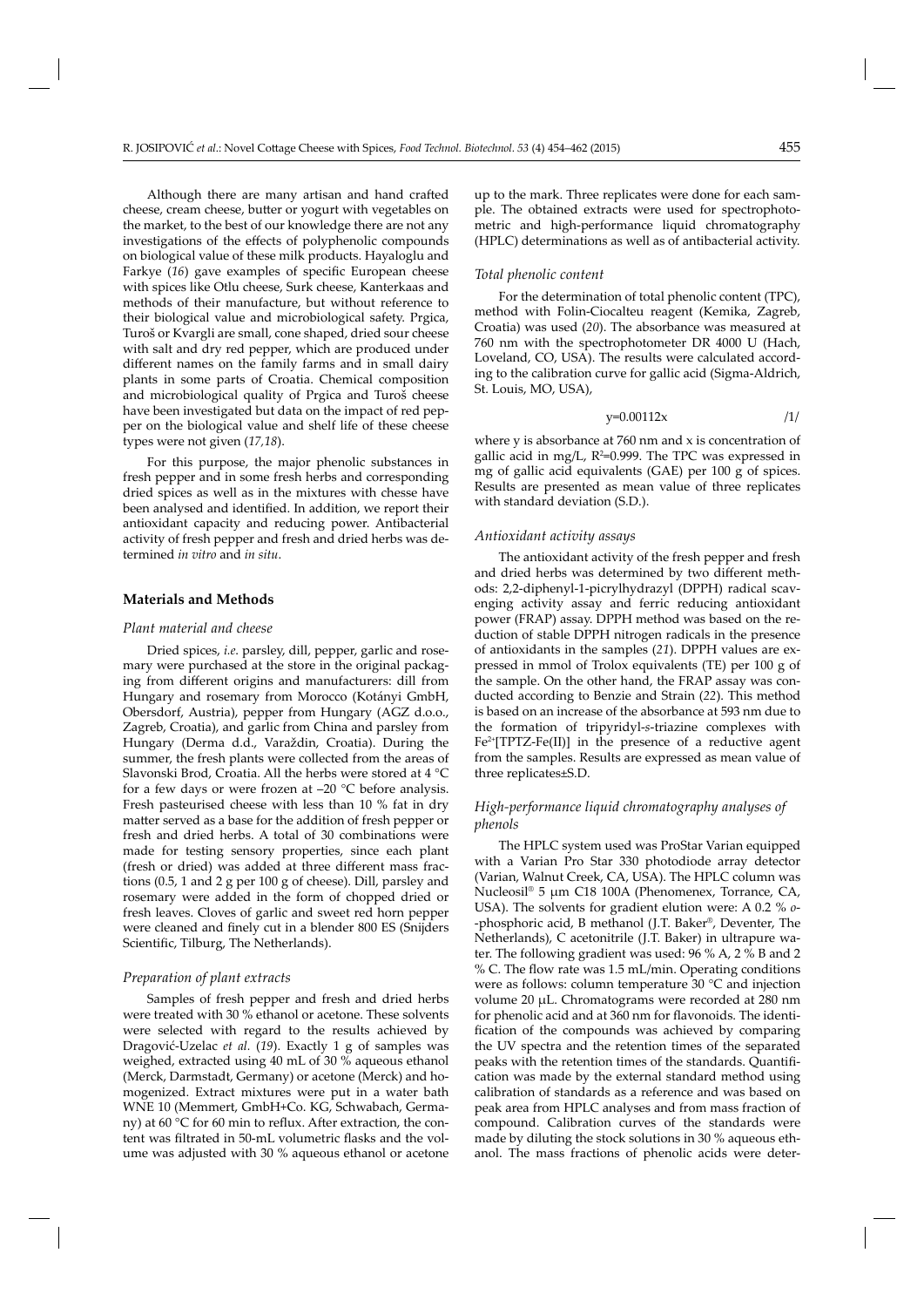mined according to the calibration curve of corresponding standards. Total flavones were quantified as apigenin and total flavonols as quercetin.

#### *Antibacterial activity of plant extracts in vitro*

Antibacterial activity was tested by disk diffusion method. Five pure cultures of foodborne pathogens were used: *Salmonella typhimurium* ATTC 14028, *Escherichia coli* ATCC 25922, *Enterococcus faecalis* ATCC 29212, *Listeria monocytogenes* ATCC 23074 and *Staphylococcus aureus* ATCC 25923 (Becton Dickinson, Le Pont de Claix, France). Strains of bacterial cultures were prepared using McFarland turbidity (Densimat, bioMérieux, Marcy I'Etoile, France) with 0.4 standard (10<sup>7</sup>–10<sup>8</sup> CFU/mL). The suspension of bacteria was spread on the surface of Müller-Hinton agar (Merck), or Oxford agar (Merck) for *L*. *monocytogenes,* with sterile swabs. Previously sterilized 6-mm paper disks (Schleicher & Schuell BioScience GmbH, Dassel, Germany) were placed on the surface of the inoculated plates and then 10 μL of ethanol extracts of plants were added. A volume of 30 % ethanol was used as a negative control. The inoculated plates were incubated at 37 °C for 24 h. After incubation, inhibition was measured as clear zone diameter (in mm). Results are expressed as mean value of three replicates±S.D.

# *Antibacterial activity of fresh and dried plants and their extracts in situ*

In order to determine the antibacterial activity of the fresh and dried plants or their ethanol extracts *in situ*, pure culture of bacteria was incubated in nutrient broth, harvested, washed, resuspended in sterile water solution and added to cheese. Also, 0.5 to 2 g of fresh or dried

plants or 2 mL of their ethanol extract (originally 0.04 g of spices) were added to 100 g of cheese and homogenized. The initial number of cells (given in Fig. 1 for each strain) and total viable cells after cheese storage (three days at 4 °C) were counted by standard dilution method on nutrient agar after incubation at 37  $^{\circ}$ C for 48 h. Results were expressed as mean value of three replicates±S.D.

## *Sensory analysis of cheese samples*

Consumer sensory tests were conducted to evaluate the acceptability of the cheese with fresh pepper or fresh and dried herbs by the evaluation committee of twenty members, according to the method of Tratnik *et al.* (*23*). Taste, smell, texture and appearance were evaluated, where the taste was the most significant attribute. The maximum possible points were 20, and depending on the scores, cheese samples were grouped as follows: excellent (17.6 to 20.0), good (15.2 to 17.5), moderate (13.2 to 15.1), acceptable (11.2 to 13.1) and unacceptable (<11.2).

## **Results**

# *Phenolic content and antioxidant activity of extracts of fresh and dried plants and cheese samples*

Total phenolic content and antioxidant activities measured by DPPH and FRAP assays in five fresh domestic plants and dried commercial spices are shown in Table 1. Extracts of fresh plants in acetone had lower phenolic content except garlic and rosemary, while the extracts of dried plants in acetone had a slightly higher phenolic content than the ethanol extracts. Total phenolic content in fresh plants increased in the following order: red pep-



**Fig. 1.** Antibacterial activity of rosemary extract against food pathogenic bacteria: a) *Salmonella typhimurium*, b) *Escherichia coli*, c) *Staphylococcus aureus* and d) *Listeria monocytogenes* in cheese (–▲–) and cheese supplemented with rosemary extract (–■–) during 3 days of storage at 4 °C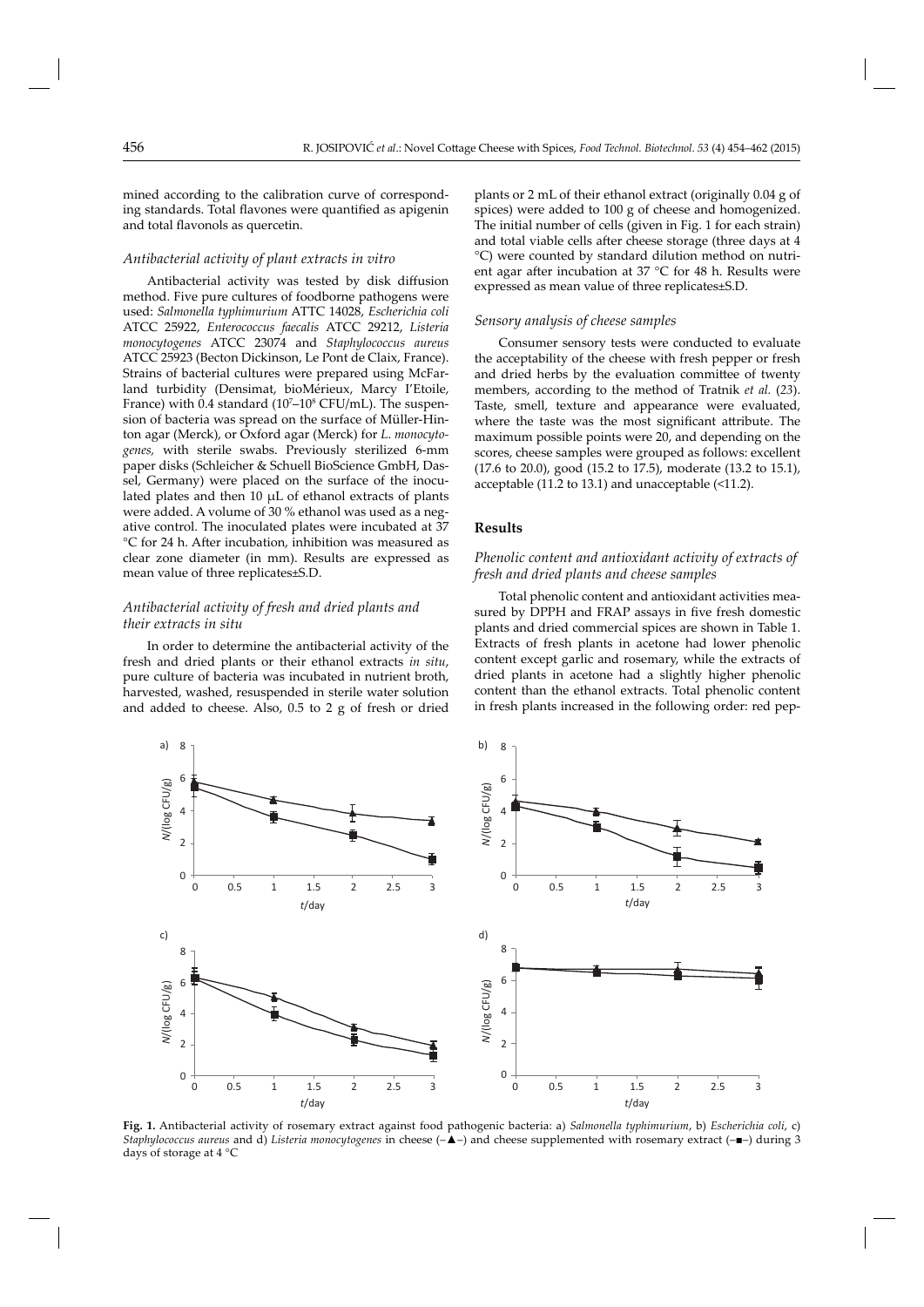|               |       | w(TPC as GAE)<br>mg/100 g |                 |                 | <b>DPPH</b><br>mmol TE/100 g |                | FRAP<br>mmol Fe <sup>2+</sup> /100 g |  |
|---------------|-------|---------------------------|-----------------|-----------------|------------------------------|----------------|--------------------------------------|--|
| Plant extract |       |                           |                 |                 |                              |                |                                      |  |
|               |       | Ethanol                   | Acetone         | Ethanol         | Acetone                      | Ethanol        | Acetone                              |  |
| Parsley       | Fresh | $56.9 \pm 0.4$            | $51.3 \pm 0.2$  | $23.6 \pm 1.9$  | $21.0 \pm 1.1$               | $1.3 \pm 1.3$  | $1.0 \pm 0.5$                        |  |
|               | Dried | $218.4 \pm 0.4$           | $235.4 \pm 5.2$ | $115.1\pm 6.0$  | $112.2 \pm 0.8$              | $13.0 \pm 2.3$ | $11.3 \pm 6.4$                       |  |
| Dill          | Fresh | $75.8 \pm 1.4$            | $43.6 \pm 6.9$  | $137.5 \pm 0.5$ | $135.2 \pm 1.0$              | $4.4 \pm 4.3$  | $3.3 \pm 2.0$                        |  |
|               | Dried | $317.1 \pm 6.7$           | $345.8 \pm 0.6$ | $137.5 \pm 1.6$ | $111.7 \pm 0.8$              | $19.8 \pm 6.7$ | $17.8 \pm 5.9$                       |  |
| Pepper        | Fresh | $13.6 \pm 1.7$            | $10.0 \pm 2.2$  | $15.5 \pm 1.6$  | $15.0\pm3.3$                 | $0.4 \pm 0.2$  | $0.3 \pm 0.4$                        |  |
|               | Dried | $176.8 \pm 1.9$           | $182.9 \pm 0.1$ | 119.9±4.4       | $116.0 \pm 4.4$              | $8.1 \pm 6.2$  | $7.6 \pm 6.7$                        |  |
| Garlic        | Fresh | $36.3+9.6$                | $39.9 + 9.1$    | $59.8 \pm 3.8$  | $35.7 + 4.9$                 | $0.5 \pm 1.2$  | $0.6 \pm 0.4$                        |  |
|               | Dried | $85.0 \pm 0.8$            | $97.4 \pm 7.7$  | $92.7\pm 6.6$   | $88.0 \pm 4.2$               | $2.8 \pm 3.4$  | $2.7\pm3.4$                          |  |
| Rosemary      | Fresh | $142.2 \pm 3.4$           | $197.5 \pm 3.5$ | $139.7 \pm 0.5$ | $137.5 \pm 0.5$              | $17.1 \pm 6.9$ | $20.6 \pm 0.6$                       |  |
|               | Dried | $515.3 \pm 7.9$           | $709.1 \pm 7.7$ | $130.0 \pm 3.0$ | $130.0 \pm 1.1$              | $26.4 \pm 0.9$ | $26.3 \pm 3.4$                       |  |

Table 1. Total phenolic content (TPC) and antioxidant activities of the ethanol and acetone extracts of fresh and dried plants

The results are expressed as mean value±S.D. GAE=gallic acid equivalents, TE=Trolox equivalents

per or garlic, followed by parsley, dill and rosemary. Phenolic content of dried plants was 2–4 times higher than of fresh plants, which is a consequence of the drying process and suggests that most of the antioxidants remain intact in the final dried product. Among the tested plants, rosemary had the highest antiradical capacity, with the highest FRAP value of 17.1 to 26.4 mmol per 100 g, followed by dill, parsley, sweet red peppers and garlic. Total antioxidant capacity and reducing power are proportional to the content of phenolic compounds, which was confirmed by high correlation coefficients between TPC and reducing power (data not shown).

High-performance liquid chromatography (HPLC) is widely used for both separation and quantification of phenolic aglycones, whereas intact glycosides can be determined by HPLC with mass spectrometry. In this study, HPLC was used to quantify hydrolyzed aglycones in the samples of plants (Table 2). Gallic, *p*-coumaric, chlorogenic, caffeic and rosmarinic acids were monitored. Flavonoids were expressed as total flavones or total flavonols since some peaks could not be identified as aglycones. In parsley, gallic, *p*-coumaric and chlorogenic acids as well as apigenin and luteolin conjugates were detected. Flavonols and caffeic acid derivatives were found in dill samples, while after hydrolysis rosmarinic acid and caffeic acid conjugates were detected. The most abundant flavonols were rutin and an unidentified kaempherol derivative. After hydrolysis, these peaks disappeared and those of quercetin and kaempherol aglycone increased. In fresh dill, phenolic acids were not detected probably because of the detection limit. The HPLC analysis of the ethanol extract obtained from the sweet red pepper pericarp showed that it contained low amount of polyphenols. After acid hydrolysis, only luteolin, quercetin and a small amount of an unidentified hydroxycinamic acid were detected. Low amount of polyphenols was detected in garlic, too. Rosemary extracts contained very high mass fractions of different phenolic compounds, among which rosmarinic acid was dominant. It was also found in dry dill (Table 2).

| Table 2. Mass fractions of individual phenolic compounds in the extracts of fresh and dried plants |  |  |  |  |
|----------------------------------------------------------------------------------------------------|--|--|--|--|
|----------------------------------------------------------------------------------------------------|--|--|--|--|

|               |       |                         |                | $w$ (phenolic acids) |                 |                   | $w$ (total       | $w$ (total      |
|---------------|-------|-------------------------|----------------|----------------------|-----------------|-------------------|------------------|-----------------|
| Plant extract |       | mg/100 g                |                |                      |                 |                   |                  | flavonols)      |
|               |       | Gallic<br>$p$ -Coumaric |                | Chlorogenic          | Caffeic         | Rosmarinic        | mg/100 g         | mg/100 g        |
|               | Fresh | n.d.                    | $13.5 \pm 2.6$ | n.d.                 | n.d.            | n.d.              | $408.9{\pm}3.4$  | n.d.            |
| Parsley       | Dried | $33.0 \pm 1.5$          | $7.2 + 1.1$    | $354.3 \pm 2.5$      | n.d.            | n.d.              | $831.8 \pm 13.5$ | n.d.            |
| Dill          | Fresh | n.d.                    | n.d.           | n.d.                 | n.d.            | n.d.              | n.d.             | $50.2 \pm 1.6$  |
|               | Dried | n.d.                    | n.d.           | $221.2 \pm 1.4$      | $274.9 \pm 3.2$ | $417.6 \pm 3.9$   | n.d.             | $522.2 \pm 2.2$ |
| Pepper        | Fresh | n.d.                    | n.d.           | n.d.                 | n.d.            | n.d.              | n.d.             | n.d.            |
|               | Dried | n.d.                    | n.d.           | n.d.                 | n.d.            | n.d.              | $18.1 \pm 0.6$   | $10.0 \pm 0.6$  |
| Garlic        | Fresh | n.d.                    | n.d.           | n.d.                 | n.d.            | n.d.              | n.d.             | n.d.            |
|               | Dried | n.d.                    | n.d.           | n.d.                 | n.d.            | n.d.              | n.d.             | n.d.            |
| Rosemary      | Fresh | n.d.                    | n.d.           | n.d.                 | $1.9 \pm 0.4$   | $30.4 \pm 0.7$    | $25.4 \pm 2.2$   | n.d.            |
|               | Dried | n.d.                    | n.d.           | n.d.                 | $460.7 \pm 8.7$ | $1044.4 \pm 12.2$ | $598.4 \pm 4.4$  | n.d.            |

The results are expressed as mean value±S.D. n.d.=not determined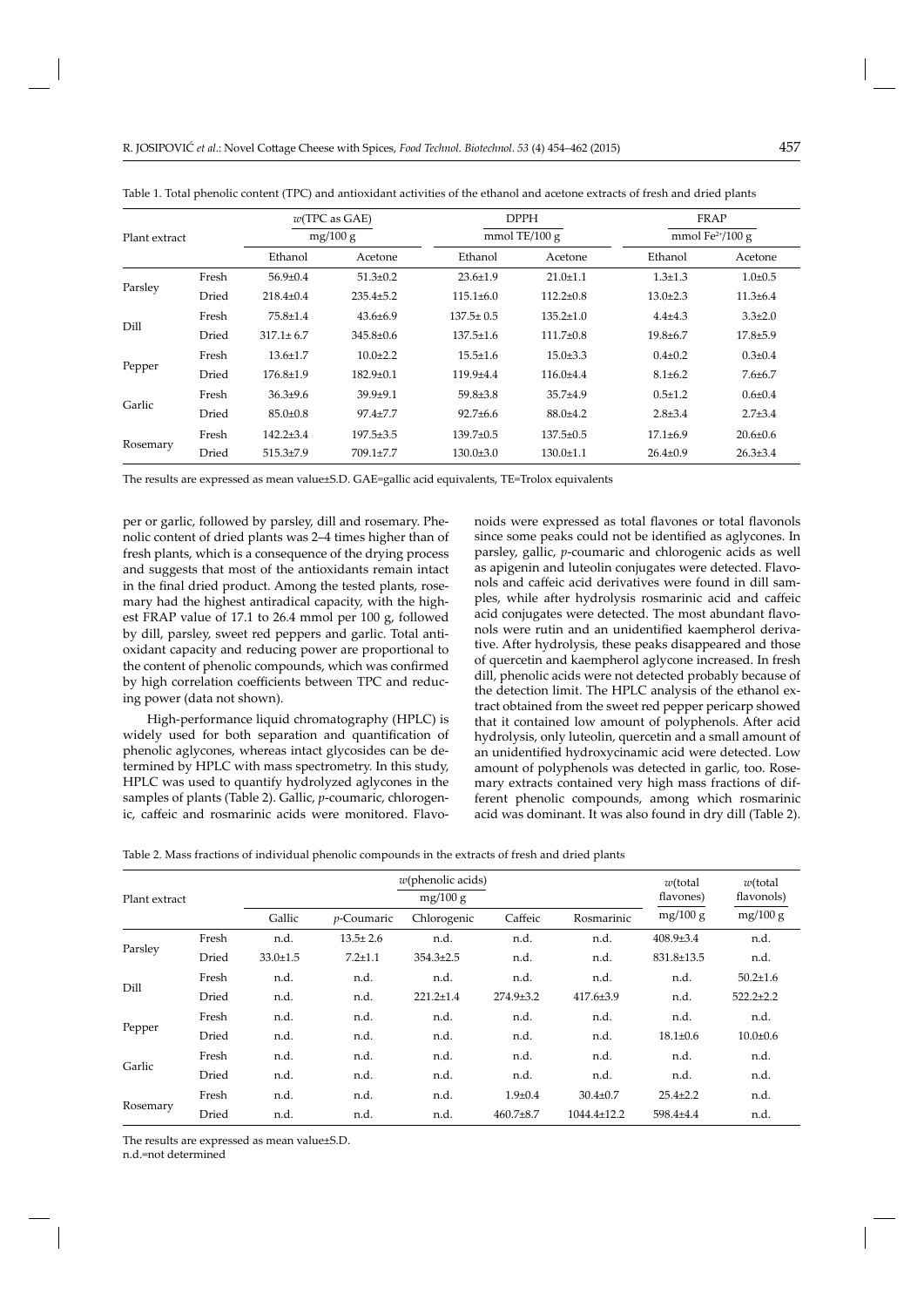Phenolic diterpenes in rosemary: carnosic acid, carnosol and rosmanol were not detected with the applied method of extraction and HPLC analysis.

The results in Table 3 show that the biological value of cheese can be improved by adding the plants rich in bioactive phenolic compounds. Cheese samples with added fresh or dried plants had higher TPC and free radical scavenging activity than the control sample. Selection of samples for further processing was based on the sensory analysis. Among different cheese samples, the cheese with dill had the highest level of TPC (37.82 mg of GAE per 100 g), on a par with rosemary (34.54 mg of GAE per 100 g) due to the highest level of phenolic compounds in these spices. Cheese with rosemary had strong antioxidant activity. The total phenolic contents of cheese samples were measured with Folin–Ciocalteu reagents, which do not measure only phenols, and can react with many substances from the cheese. Also, a number of factors affect the interactions between phenolic molecules and protein interactions (pH, temperature, phenolic structure, molecular mass and amino acid composition). This can explain the differences in phenolic content of plants and their contribution to antioxidant activity of cheese.

# *In vitro and in situ antibacterial properties of plant extracts*

Antibacterial activity of the ethanolic extracts of plants against some foodborne pathogens, Gram-positive and Gram-negative bacteria, is shown in Table 4. These bacterial species are the most common contaminants of traditional homemade cheese and cream (*24*). Plant extracts inhibited the growth of most bacterial isolates with the wide inhibition zone in the range from 9.3 to 15.3 mm (McFarland standard 0.4) even up to 19.3–20.7 mm of rosemary extract against Gram-positive bacteria. *Salmonella typhimurium* and *Enterococcus faecalis* showed resis-

|  | Table 3. Total phenolic content (TPC) and antioxidant activities of ethanol extracts of cheese supplemented with fresh and dried plants |  |
|--|-----------------------------------------------------------------------------------------------------------------------------------------|--|
|  |                                                                                                                                         |  |

| Cheese extract with |                  | w(TPC as GAE)  | <b>DPPH</b>    | FRAP                         |
|---------------------|------------------|----------------|----------------|------------------------------|
|                     | w(g/100 g)       | mg/100 g       | mmol TE/100 g  | mmol Fe <sup>2+</sup> /100 g |
|                     | Fresh 1          | $6.3{\pm}2.0$  | $10.3 \pm 3.7$ | $10.2{\pm}2.9$               |
| Parsley             | Dried 0.5        | $28.4 \pm 0.1$ | $23.7+2.9$     | $9.7 \pm 0.6$                |
|                     | Fresh 1          | $10.3 \pm 0.2$ | $10.0 + .1$    | $10.9 \pm 1.7$               |
| Dill                | Dried 0.5        | $37.8 \pm 0.2$ | $41.8 \pm 3.5$ | $13.3 \pm 3.0$               |
|                     | Fresh 2          | $3.5 \pm 0.7$  | $8.5 \pm 0.6$  | $12.5 \pm 2.1$               |
| Pepper              | Dried 0.5        | $20.3 \pm 0.8$ | $14.8 \pm 5.3$ | $15.5 \pm 0.6$               |
|                     | Fresh 0.5        | $7.1 \pm 0.2$  | $16.5 \pm 2.7$ | $7.1 \pm 1.4$                |
| Garlic              | Dried 1          | $28.1 \pm 0.3$ | $14.2 \pm 3.4$ | $7.9 \pm 0.3$                |
|                     | Fresh 0.5        | $8.3 \pm 0.3$  | $16.2 \pm 0.4$ | $9.4 \pm 1.0$                |
| Rosemary            | Dried 1          | $34.5 \pm 0.2$ | $80.8 \pm 1.3$ | $15.2 \pm 2.4$               |
| Control             | (without spices) | $2.1 \pm 0.6$  | $2.8 \pm 0.6$  | $4.0 \pm 0.5$                |

The results are expressed as mean value±S.D.

Table 4. Antimicrobial activity of the ethanol extracts of fresh and dried plants examined *in vitro* against foodborne pathogens (McFarland standard 0.4)

| Plant ethanol<br>extract |              | $d$ (inhibition zone)/mm                    |                                       |                                            |                                            |                                             |  |  |
|--------------------------|--------------|---------------------------------------------|---------------------------------------|--------------------------------------------|--------------------------------------------|---------------------------------------------|--|--|
|                          |              | Salmonella typhimurium<br><b>ATCC 14028</b> | Escherichia coli<br><b>ATCC 25922</b> | Enterococcus faecalis<br><b>ATCC 29212</b> | Staphylococcus aureus<br><b>ATCC 25923</b> | Listeria monocytogenes<br><b>ATCC 23074</b> |  |  |
|                          | Fresh        | n.d.                                        | $10.7 \pm 1.2$                        | n.d.                                       | n.d.                                       | n.d.                                        |  |  |
| Parsley                  | <b>Dried</b> | $12.7 \pm 1.2$                              | $10.0 \pm 2.0$                        | $12.0 \pm 0.0$                             | $14.0{\pm}2.0$                             | n.d.                                        |  |  |
| Dill                     | Fresh        | n.d.                                        | $13.3 \pm 1.2$                        | n.d.                                       | $9.3 \pm 1.2$                              | $12.0 \pm 0.8$                              |  |  |
|                          | Dried        | $10.0{\pm}2.0$                              | $14.0 \pm 2.0$                        | $15.3 \pm 1.2$                             | $11.3 \pm 1.2$                             | $16.0 \pm 0.6$                              |  |  |
| Pepper                   | Fresh        | $9.3 \pm 1.2$                               | $10.0 \pm 2.0$                        | n.d.                                       | $9.3 \pm 2.0$                              | n.d.                                        |  |  |
|                          | Dried        | $13.3 \pm 1.2$                              | $9.3 \pm 2.3$                         | $15.3 \pm 1.2$                             | $11.3 \pm 1.2$                             | n.d.                                        |  |  |
| Garlic                   | Fresh        | n.d.                                        | $9.3 \pm 1.2$                         | $10.0 \pm 1.0$                             | $10.7 \pm 1.2$                             | n.d.                                        |  |  |
|                          | Dried        | $10.7 + 1.2$                                | $10.7 + 1.2$                          | $12.7 + 1.2$                               | $12.7 \pm 1.2$                             | n.d.                                        |  |  |
| Rosemary                 | Fresh        | $12.7 \pm 1.2$                              | $14.0 \pm 0.0$                        | $13.3 \pm 1.2$                             | $13.3 \pm 1.2$                             | $16.0 \pm 1.0$                              |  |  |
|                          | Dried        | $12.7+2.3$                                  | $13.3 \pm 1.2$                        | $19.3 \pm 1.2$                             | $20.7 \pm 1.2$                             | $14.0 \pm 1.0$                              |  |  |

The results are expressed as mean value±S.D.

n.d.=not detected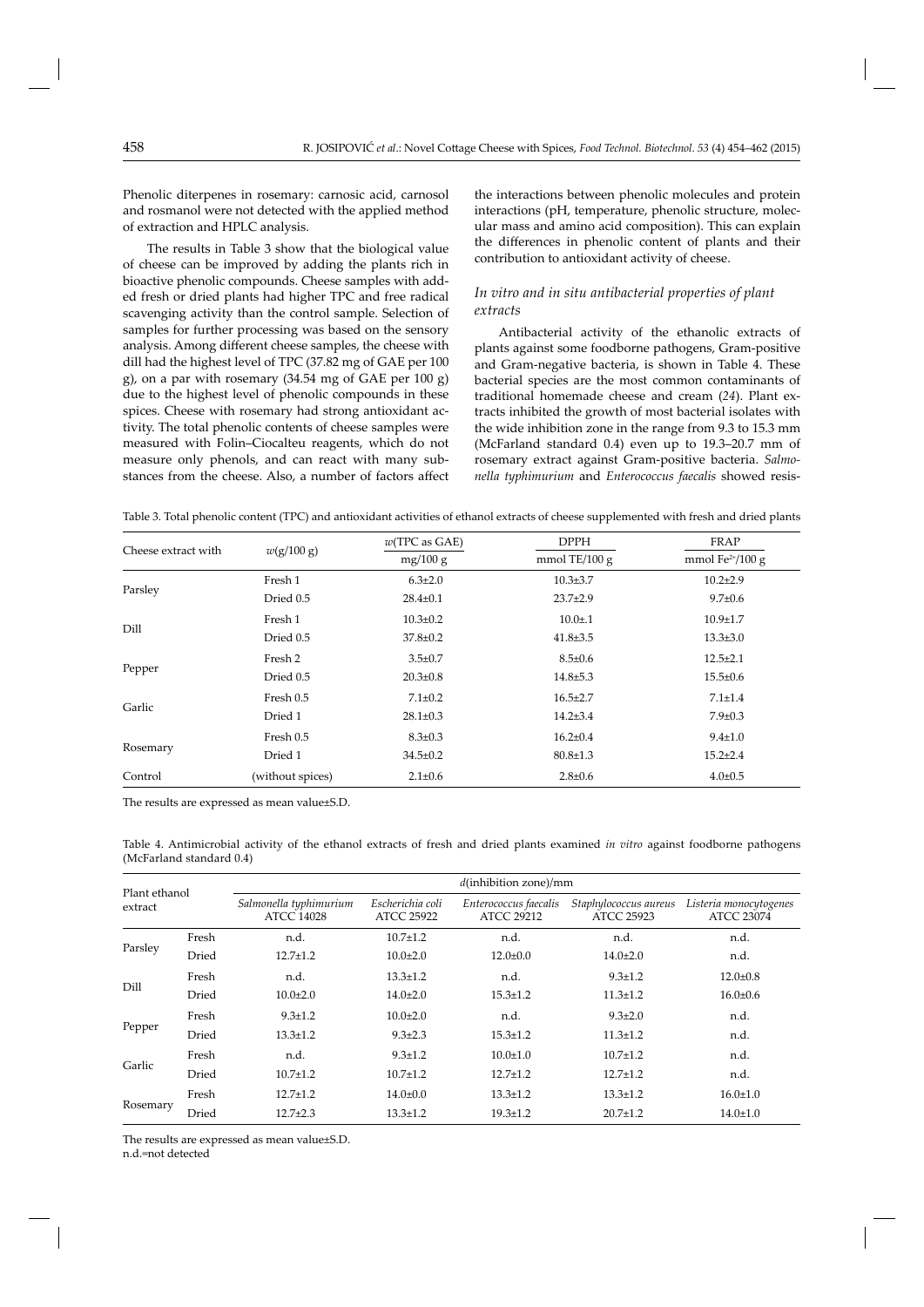tance to the extracts of fresh parsley, dill, garlic and sweet red pepper probably due to the lower mass fraction of phenolic compounds in these plants. However, these extracts showed significant antibacterial activity against *Escherichia coli*. Extracts of dried plants inhibited the growth of more or less all tested microorganisms. Among the extracts, rosemary showed very promising and significant antibacterial activity, especially against Gram-positive bacteria (Table 4). Only dill and rosemary reduced Listeria monocytogenes growth. Significantly different results were achieved in the real system when the antimicrobial activity of plant extracts and fresh plants in cheese samples was tested. Although the number of pathogens was lower in the cheese with added supplements, statistically significant difference was recorded only in the cheese supplemented with spice extracts. Rosemary extract notably inhibited bacterial growth, except *L. monocytogenes* (Fig. 1).

#### *Sensory scores of cheese samples*

Cheese samples with the addition of 0.5, 1 and 2 g of fresh or dried plants per 100 g were selected for sensory analysis (Fig. 2). Acceptance of 30 cheese samples on the basis of overall liking by a consumer panel was conducted. The results showed better acceptability of cheese with fresh pepper or herbs in relation to the dry spices. Therefore, 80 % of cheese samples with the addition of fresh plants received excellent quality scores: cheese with fresh parsley 18.04, fresh garlic 18.31, fresh dill 18.80, fresh pepper 19.50, and dry garlic 17.73. Cheese with fresh rosemary (16.46), dry pepper (17.49), dry dill (16.81) and dry rosemary (16.7) received slightly lower scores. Cheese with dried parsley got only 12.11 points and thus was classified in the category of acceptable quality. The cheese with the highest score (19.50) contained 2 g of fresh red pepper per 100 g.

## **Discussion**

In this paper we investigated the possibility of the use of fresh or dried pepper and herbs as cost-effective natural antioxidants and food preservatives in the production of cottage cheese with extended shelf life, acceptable sensory properties and beneficial antioxidant capacity. Herbs and spices possess essential, aromatic oils, which show antimicrobial activity and contribute to the aroma and taste of food, as well as phenolic compounds, one of the most important groups of natural antioxidants. Some researchers have already described the potential of milk or cheese supplementation with polyphenols with the aim to develop novel milk products with incorporated nutraceuticals and bioactive compounds. Cinnamon, oregano, clove, pomegranate peel, grape, green tea extract, dehydrated cranberry powder, cardamom and nutmeg were added as functional ingredients during the cheese or yogurt making process (*4,25–28*). Except these, common herbs and spices added to cheese include green peppers, black peppercorns, horseradish, thyme, cumin, caraway, tarragon, basil, onion, as well as sun-dried tomatoes, depending on the country and tradition (*16*). Some spice extracts like oregano and clove can effectively inhibit lipid oxidation in cheese during storage and thus help to preserve the cheese sensory characteristics (*4*). Adding herbs or spices must not affect the metabolism and activities of the applied starter culture during fermentation and ripening. The addition of plants to the cottage cheese after cheese making process annulled this problem and it did not have an impact on the physical and chemical characteristics of the cheese in our research (protein and fat content, dry matter, ash and pH; data not shown). Parsley, dill, pepper, garlic and rosemary were investigated because these plants are commonly consumed.

Dill and parsley belong to the same Apiaceae family, and their TPC values were in close proximity. Rosemary belongs to botanical family Labiatae, also called Lamiaceae, comprising many widely used culinary herbs, such as oregano, basil, mint, sage or marjoram, all rich in phenolic compounds (*25,29–31*). The literature data about total phenolic content of spices is very difficult to compare since it can be influenced by chemical structure, the extraction method employed, sample particle size, storage time and conditions, as well as presence of interfering substances. However, the results of Alezandro *et al.* (*1*) and Santos *et al.* (*31*) are similar to those obtained here, confirming the high TPC and antioxidant activity of the alcoholic extract of rosemary. The literature data about



Fig. 2. The mean scores for the sensory characteristics of cheese supplemented with different fresh and dried plants in mass fractions of (in  $g/100 g$ ):  $\Box$  0.5,  $\equiv$  1.0 and  $\equiv$  2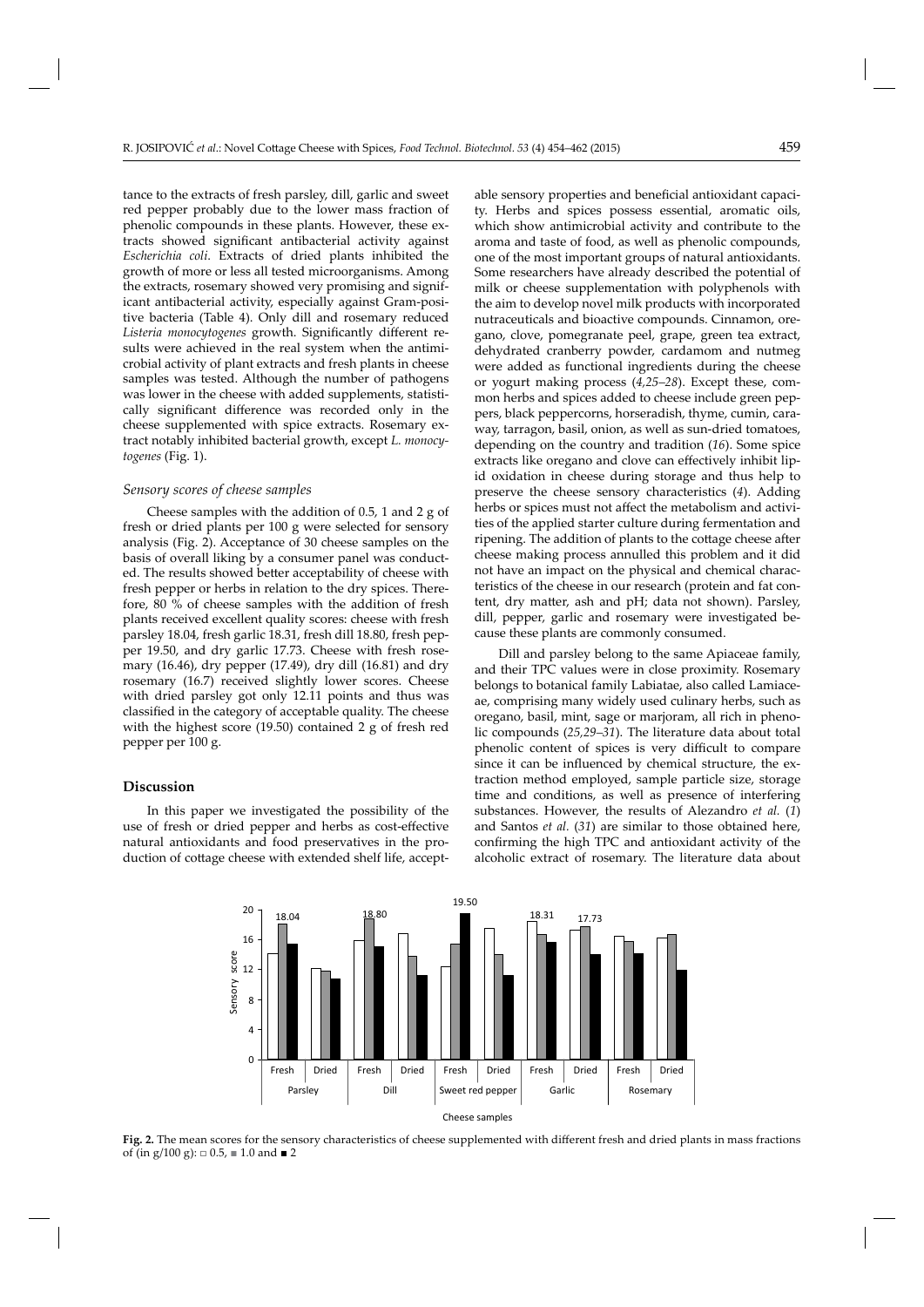TPC in parsley and dill range from 960 to 1584 and 129 to 1250 mg of GAE per 100 g of fresh mass, respectively (*5,32,33*). Bayili *et al.* (*34*) determined total phenolic content of 59.4–74.1 mg of GAE per 100 g of fresh garlic, a value similar to our results. Tangkanakul *et al*. (*35*) reported TPC of 112.33 mg of GAE per 100 g in dried pepper while we determined 176.75 mg of GAE per 100 g of fresh mass.

Chlorogenic acid was the most abundant phenolic acid detected in parsley, different from Kaiser et al. (36), who detected *p*-coumaric acid derivatives as the most abundant class of phenolics. Flavones are present in significant concentrations and apigenin-7-O-apiosylglucoside (apiin) is the major compound in parsley (*32,36*). Phenolic compounds are found in dill flower, leaf and seed but the flower extract had the highest total amount of polyphenols (*37*). Chlorogenic, *p*-coumaric, gallic, benzoic and *p*-anisic acids are the major phenolic acids detected in dill flower extract, while myricetin, quercetin, luteolin and kaempferol are the most abundant flavonoids (37). Chlorogenic, caffeic and rosmarinic acids, quercetin and kaempferol, as well as high antioxidant activity were determined, probably due to the presence of quercetin and rosmarinic acid. Quercetin has a hydroxyl group at C-3 position in the ring which results in greater free radical scavenging efficiency (38). Rosmarinic acid has two *ortho*-dihydroxy groups, which is the most important structural feature for strong antioxidant activity (*38*). Rosemary, containing rosmarinic acid, had the highest antioxidant activity. Consequently, cheese with rosemary had strong antioxidant activity. Phenolic diterpenes, rosmarinic acid and hydroxycinnamic acid ester are the major antioxidant compounds existing in rosemary (*39*). In peppers and garlic, low amounts of polyphenols were detected. Nevertheless, total antioxidant capacity and reducing power of peppers were high due to the presence of other health-related compounds such as ascorbic acid, carotenoids, tocopherols and capsaicinoids (*40*). Bae *et al.* (*41*) extracted quercetin, luteolin, kaempferol and myricetinin in descending order from ripe peppers with different extraction solvents. There are only a few research papers about the phenolic composition of garlic (*42,43*). Beato *et al.* (*43*) determined total phenolic content in garlic to be in the range from 3.4 to 10.8 mg of GAE per g of dry mass and caffeic and ferulic acids were the major phenolic acids.

Food safety is a fundamental concern for both consumers and food producers. In addition to the antioxidant activity, spices have a strong antibacterial activity and can be used as food preservatives (*12,14,15,44*). Shan *et al*. (*12*) have suggested that the antibacterial activity of spices and herbs extracts is associated with their phenolic constituents and essential oils. Our results do not show close correlation between the mass fraction of phenolic compounds and the extract inhibition zones probably due to the presence of other compounds with antibacterial activity. Fresh and dry plants showed a variable antibacterial activity against the tested strains despite the higher mass fraction of phenolics in dry spices. Garlic and peppers have a low content of polyphenols, but significant antibacterial activity was observed. Allicin, an organosulphur compound present in garlic, acts as a growth inhibitor of both Gram-positive and Gram-negative bacteria (45,46). Lanzotti *et al.* (47) have reported that a bactericidal property of garlic-derived organosulphur compounds was much greater compared to phenolic compounds. Capsaicinoid, a naturally occurring alkaloid group in peppers, contributes to the pungency, taste and aroma of peppers and acts as the main antibacterial component in pepper (*48*). Rosemary showed the strongest antimicrobial activity, especially towards the Gram-positive bacteria. Gram-positive bacteria were more sensitive to rosemary extract and other plant extracts than Gram-negative ones due to the difference in the structure of cell membrane (*49*). Only dill and rosemary reduced *L. monocytogenes* growth probably due to the presence of rosmarinic acid in these spices. Moreno *et al.* (*50*) concluded that carnosic and rosmarinic acids are the main antimicrobial compounds present in rosemary extracts. Phenolic compounds containing hydroxyl group are more effective against microorganisms compared to those that contain the carbonyl group. The –OH group can easily bind the active site of enzymes, altering cell metabolism of microorganisms. Additionally, the position of the –OH group in the phenolic ring structure influences antibacterial and antioxidant activities (*38*).

There is little information about the antimicrobial activity of spices used in real food systems. The effect of spices on food pathogens depends on their phenolic content and interaction with various food components. Zaika (51) summarised the factors that can affect the antimicrobial activity of herbs and spices. The medium conditions like pH, NaCl content and temperature influenced the antibacterial activity of the rosemary extract and can have a synergistic effect with the extract of spices (29). Lipids, surface-active agents, and some proteins can influence the antibacterial activity of spices. Because of that, a large number of results that confirmed the antimicrobial activity of plants achieved *in vitro* must be verified in real media. Our study did not confirm all antimicrobial activity results achieved *in vitro*. Rosemary extract in the real system did not inhibit the *L. monocytogenes* growth. *L. monocytogenes* is more tolerant than most foodborne pathogens over a wide range of environmental conditions (*52*), among others, due to resistance to low pH, which was in cheese samples pH=4.28–4.31. On the other hand, some authors explained that the amounts of spices and herbs added to food for flavour are generally too low to prevent spoilage by microorganisms (*53*). Our results refute this view and confirm that phenolic compounds, among other compounds, are responsible for the antimicrobial activity of plants. Namely, ethanolic extract of phenols from only 0.04 g of plants efficiently reduced bacterial growth (Fig. 1), contrary to the ten times higher mass fraction of fresh plants (data not shown). We assume that the extraction of phenolic compounds was not sufficient to reduce the bacterial growth during cheese production. The extraction efficiency of phenolic compounds from plant material greatly depends on the solvent (Table 1) and water is less effective than ethanol, methanol and acetone or their aqueous mixtures (*19*). Also, it is generally supposed that the high levels of fat and/or protein in foodstuffs (cheese contained 10.86–11.81 % of proteins and 8.33–9.75 % of lipids on dry mass basis) can protect the bacteria from the activity of the phenols and essential oils. In the lipid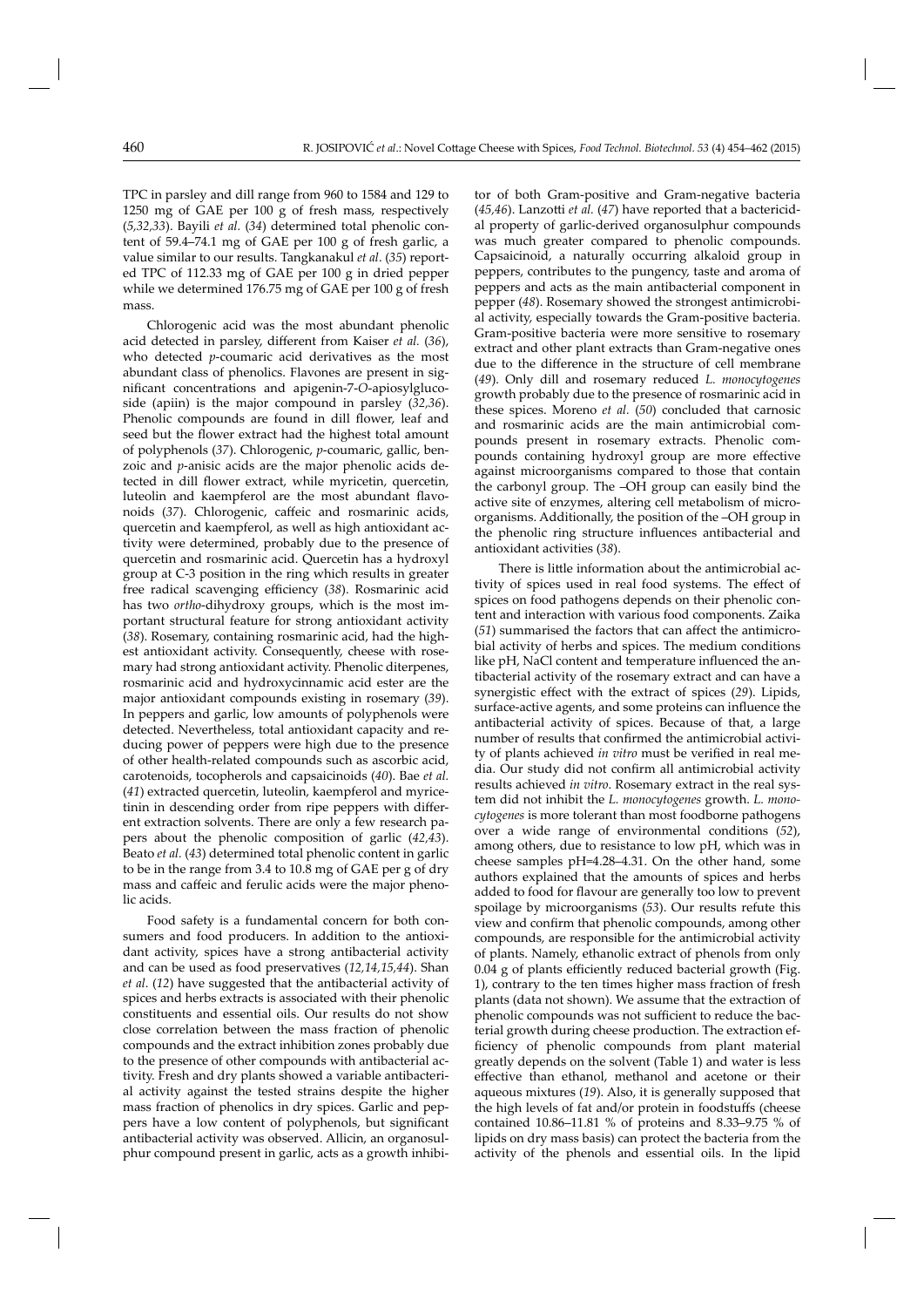phase, the solubility of hydrophobic compounds increases, and they are less available to act on bacteria present in the aqueous phase (*54*).

## **Conclusion**

Recent trends in food industry and thus in cheese manufacture focus on the production of novel functional products with health benefits. The results show that cheese samples with fresh pepper and fresh or dried herbs are naturally flavoured products with acceptable sensory properties, highly nutritive value and good microbiological quality, which can be produced in short time. Fresh plants are more acceptable by consumers, but dry ones contribute more to the biological value. The antibacterial activity and antioxidant activity of plants originates from their phenolic compounds, which are considered as powerful bioactive compounds expressing strong antibacterial and antioxidant activities. The fresh and dried plants mixed with cheese to add flavour could aid in prolonging storage at refrigeration temperatures, at which the multiplication of microorganisms is slow. Phenolic extracts from plants have a potential as natural preservatives and antioxidants.

#### *Acknowledgement*

The authors are grateful for the support of the Institute of Public Health of Brod-Posavina County, Slavonski Brod, Croatia, and Faculty of Food Technology and Biotechnology, Zagreb, Croatia.

## **References**

- *1.* Alezandro MR, Lui MCY, Lajolo FM, Genovese MI. Commercial spices and industrial ingredients: evaluation of antioxidant capacity and flavonoids content for functional foods development. Ciência Tecnol Aliment. 2011;31:527–33. http://dx.doi.org/10.1590/S0101-20612011000200038
- *2.* Dragland S, Senoo H, Wake K, Holte K, Blomhoff R. Several culinary and medicinal herbs are important sources of dietary antioxidants. J Nutr. 2003;133:1286–90.
- *3.* Veeru P, Kishor MP, Meenakshi M. Screening of medicinal plant extract for antioxidant activity. J Med Plants Res. 2009;3:608–12.
- *4.* Shan B, Cai YZ, Brooks JD, Corke H. Potential application of spice and herb extracts as natural preservatives in cheese. J Med Food 2011;14:284–90. http://dx.doi.org/10.1089/jmf.2010.0009
- *5.* Proestos C, Chorianopoulos N, Nychas GJE, Komaitis M. RP-HPLC analysis of the phenolic compounds of plant extracts. Investigation of their antioxidant capacity and antimicrobial activity. J Agric Food Chem. 2005;53:1190–5. http://dx.doi.org/ 10.1021/jf040083t
- *6.* Shan B, Cai YZ, Sun M, Corke H. Antioxidant capacity of 26 spice extracts and characterization of their phenolic constituents. J Agric Food Chem. 2005;53:7749–59. http://dx.doi.org/10.1021/jf051513y
- *7.* Suhaj M. Spice antioxidants isolation and their antiradical activity: a review. J Food Compos Anal. 2006;19:531–7. http://dx.doi.org/10.1016/j.jfca.2004.11.005
- *8.* Wojdyło A, Oszmiański J, Czemerys R. Antioxidant activity and phenolic compounds in 32 selected herbs. Food Chem. 2007;105:940–9.

http://dx.doi.org/ 10.1016/j.foodchem.2007.04.038

- *9.* Dudonné S, Vitrac X, Coutière P, Woillez M, Mérillon JM. Comparative study of antioxidant properties and total phenolic content of 30 plant extracts of industrial interest using DPPH, ABTS, FRAP, SOD, and ORAC assays. J Agric Food Chem. 2009;57:1768–74. http://dx.doi.org/10.1021/jf803011r
- *10.* Kratchanova M, Denev P, Ciz M, Lojek A, Mihailov A. Evaluation of antioxidant activity of medicinal plants containing polyphenol compounds. Comparison of two extraction systems. Acta Biochim Pol. 2010;57:229–34.
- *11.* Kim IS, Yang MR, Lee OH, Kang SN. Antioxidant activities of hot water extract from various spices. Int J Mol Sci. 2011; 12:4120–31. http://dx.doi.org/10.3390/ ijms12064120
- *12.* Shan B, Cai YT, Brooks JD, Corke H. The in vitro antibacterial activity of dietary spice and medicinal herb extracts. Int J Food Microbiol. 2007;117:112–9.

http://dx.doi.org/10.1016/j.ijfoodmicro.2007.03.003

*13.* Tajkarimi MM, Ibrahim SA, Cliver DO. Antimicrobial herb and spice compounds in food. Food Control. 2010;21:1199– 218.

http://dx.doi.org/10.1016/j.foodcont. 2010.02.003

- *14.* Gyawali R, Ibrahim SA. Impact of plant derivatives on the growth of foodborne pathogens and the functionality of probiotics. Appl Microbiol Biotechnol. 2012;95:29–45. http://dx.doi.org/10.1007/s00253-012-4117-x
- *15.* Witkowska AM, Hickey DK, Alonso-Gomez M, Wilkinson M. Evaluation of antimicrobial activities of commercial herb and spice extracts against selected food-borne bacteria. J Food Res. 2013;2:37–54. http://dx.doi.org/10.5539/jfr.v2n4p37
- *16.* Hayaloglu AA, Farkye NY. Cheese with added herbs, spices and condiments. In: Fuquay JW, Fox PF, McSweeney PLH, editors. Encyclopedia of dairy sciences. San Diego, CA, USA: Academic Press; 2011. pp. 783–9. http://dx.doi.org/10.1016/B978-0-12-374407-4.00507-0
- *17.* Valkaj K, Kalit S, Salajpal K, Zubović M, Marković T. Chemical and microbiological characterization of Turoš cheese. Agric Conspec Sci. 2014;79:201–7.
- *18.* Valkaj K, Kalit S, Kalit MT, Wendorff WL. Hygienic indicators and chemical composition of Prgica cheese produced from raw and pasteurised milks. Czech J Food Sci. 2013; 31:217–21.
- *19.* Dragović-Uzelac V, Elez Garofulić I, Jukić M, Penić M, Dent M. The influence of microwave-assisted extraction on the isolation of sage (Salvia officinalis L.) polyphenols. Food Technol Biotechnol. 2012;50:377–83.
- *20.* Singleton VL, Rossi JA. Colorimetry of total phenolics with phosphomolibdic-phosphotungistic reagents. Am J Enol Vitic. 1965;16:144–58.
- *21.* Brand-Williams W, Cuvelier ME, Berset C. Use of a free radical method to evaluate antioxidant activity. LWT – Food Sci Technol. 1995;28:25–30. http://dx.doi.org/10.1016/S0023-6438(95)80008-5
- *22.* Benzie IFF, Strain JJ. Ferric reducing/antioxidant power assay: direct measure of total antioxidant activity of biological fluids and modified version for simultaneous measurement of total antioxidant power and ascorbic acid concentration. Methods Enzymol. 1999;299:15–27. http://dx.doi.org/10.1016/S0076-6879(99)99005-5
- *23*. Tratnik Lj, Mioković G, Banović M. Sensory properties and acceptability of cottage cheese. Mljekarstvo. 1995;45:223-32.
- *24.* Markov K, Frece J, Čvek D, Delaš F. Listeria monocytogenes and other contaminants in fresh cheese and cream from Zagreb city area domestic production. Mljekarstvo. 2009;59: 225–31.
- *25.* Olmedo RH, Nepote V, Grosso NR. Preservation of sensory and chemical properties in flavoured cheese prepared with